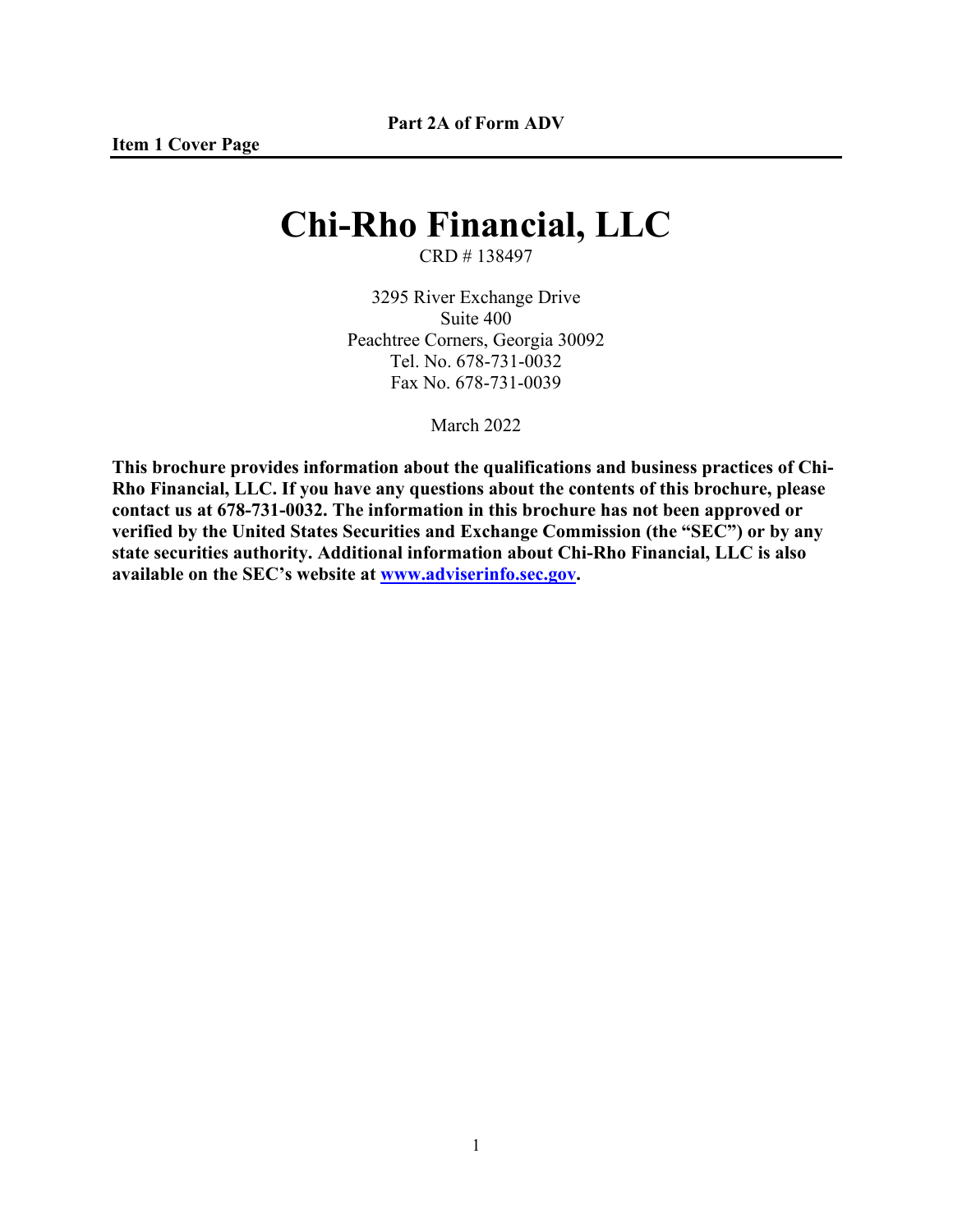#### **Item 2 Material Changes**

Chi-Rho Financial, LLC ("Chi-Rho") launched a new offering in January 2022, the Chi-Rho Multi-Strategy Fund. The Fund seeks to provide investors with a superior risk-adjusted rate of return that has low correlation to major indices. The Fund intends to generate returns by combining a diverse set of return streams, by analyzing the relationship between return and volatility, and employing variable degrees of leverage. More information can be found in the fund's Confidential Private Placement Memorandum.

In January 2022, Chi-Rho onboarded SS&C GlobeOp as its fund administrator. SS&C, the industry's largest fund administrator, will provide all of Chi-Rho's funds with back-office support, official books and records, net asset value calculation, as well as portfolio transactions, positions, and cash reconciliations.

Jason Buser, CFA, CMA, was promoted to Chief Financial Officer following the retirement of former CFO, Steve Smith. Jason joined Chi-Rho in April 2021 as the Director of Finance and worked closely with Steve and the accounting team over the past year before taking over the duties of CFO.

During 2021, Chi-Rho took steps to further advance our cybersecurity posture by implementing Sophos Intercept, Sophos Mobile, and JumpCloud for advanced threat detection, antivirus/malware, and endpoint management.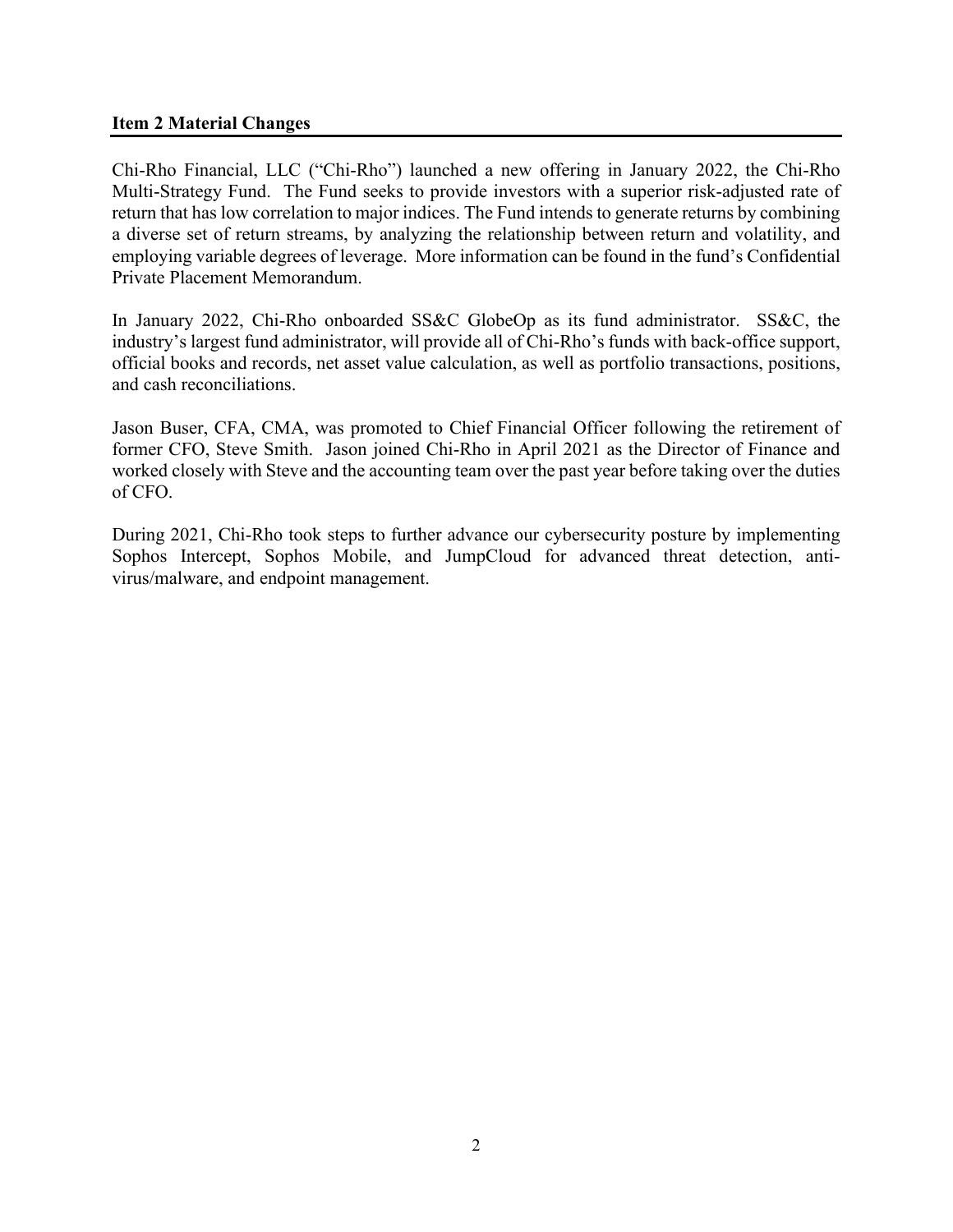## **Item 3 Table of Contents**

|                                                                                               | 1  |
|-----------------------------------------------------------------------------------------------|----|
|                                                                                               | 2  |
|                                                                                               | 3  |
|                                                                                               | 4  |
|                                                                                               | 4  |
|                                                                                               | 5  |
|                                                                                               | 5  |
|                                                                                               | 6  |
|                                                                                               | 8  |
|                                                                                               | 8  |
| Item 11 Code of Ethics, Participation or Interest in Client Transactions and Personal Trading | 8  |
|                                                                                               | 9  |
|                                                                                               | 9  |
|                                                                                               | 9  |
|                                                                                               | 10 |
|                                                                                               | 10 |
|                                                                                               | 10 |
|                                                                                               | 10 |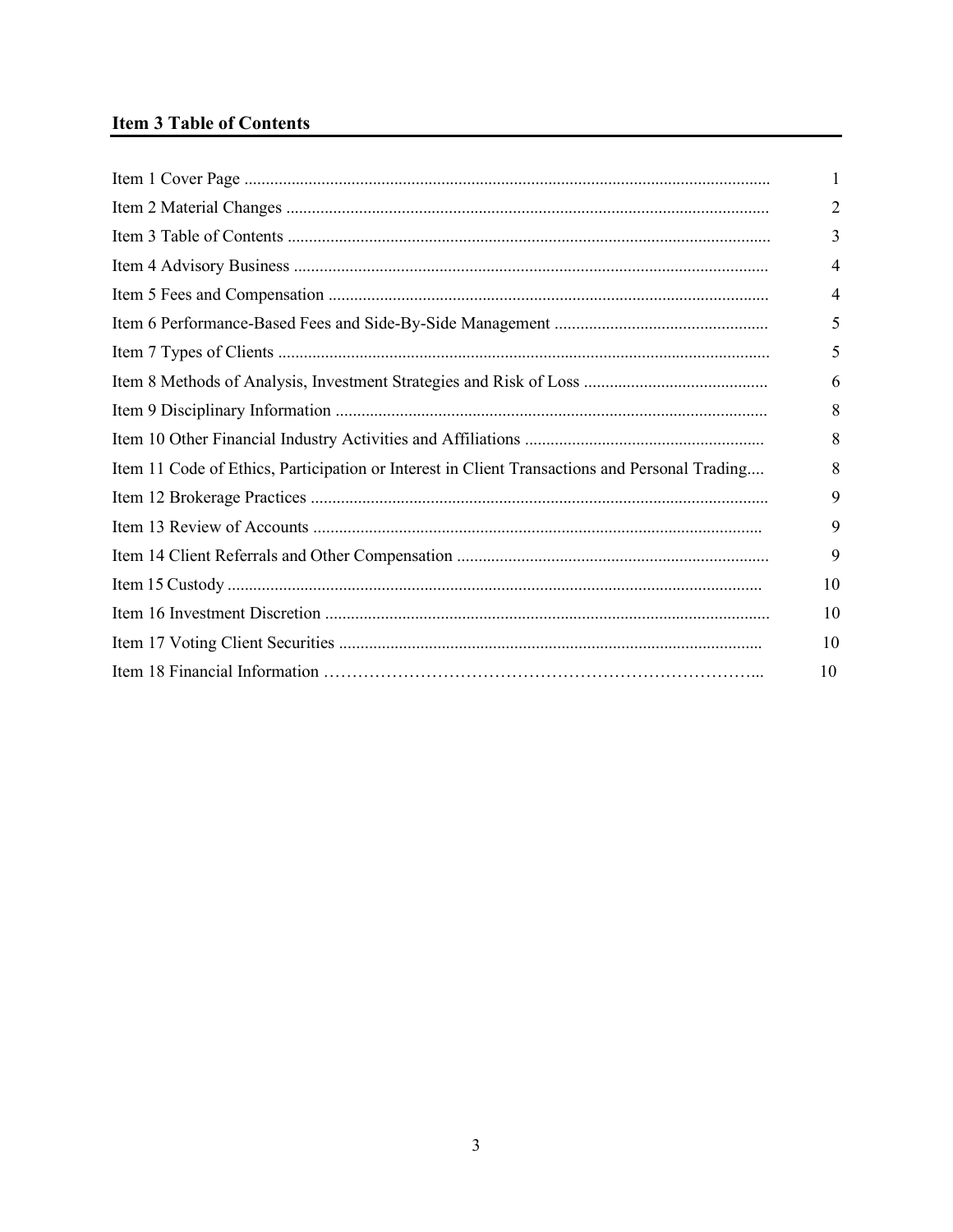- **A. Firm Description.** Chi-Rho Financial**,** LLC ("Chi-Rho" or "We") is a Georgia Limited Liability Company formed in 2000. The principal owner is Mr. Joseph B. Hurley IV.
- **B. Advisory Business.** We manage four private investment funds of funds: Dunwoody Partners, L.P., a Delaware limited partnership; Piedmont Partners, L.P., a Delaware limited partnership; Piedmont Partners Offshore, L.P., a British Virgin Islands business company; and Stone Mountain Partners, Ltd, a British Virgin Islands business company (collectively, the "Funds"). We manage the Funds according to the investment objectives and investment guidelines set forth in their confidential offering memoranda (the "Offering Documents"). In addition, we have entered into an engagement to manage a separate account ("Managed Account") offering the same underlying managers in our four private funds. This business is conducted on a nondiscretionary basis.
- **C. Tailored Advice.** Our clients are the Funds and the Managed Account. We manage the Funds according to the investment objectives and investment guidelines set forth in the Offering Documents.
- **D. Wrap Fee Programs.** We do not participate in any wrap fee programs.
- **E. Amount of Assets Managed.** As of December 31, 2021, we managed \$652,343,235 of assets in our Funds on a discretionary basis, and \$33,386,167 in the Managed Account on a nondiscretionary basis.

## **Item 5 Fees and Compensation**

- **A. Advisory Fees.** The compensation the Funds pay us is set forth in each of the Offering Documents. We, in our sole discretion, may assess a higher or lower management fee with respect to certain investors in the Funds. The Managed Account pays us a management fee based upon the assets in the Managed Account.
- **B. Other Fees or Expenses.** Each Fund bears all of its operating and other expenses, including but not limited to any transactional expenses and its legal, auditing, accounting, and custodial fees. The offshore funds will reimburse their directors for any expenses incurred in connection with their duties to the Funds. The funds also pay their administrator a fee, plus reimbursement for out-of-pocket expenses and additional fees for services as agreed upon from time to time. As fund of funds, each Fund will also bear its pro-rata share of the expenses of the underlying private investment partnerships and other collective investment vehicles ("Sub-Funds") in which it invests. The expenses of Sub-Funds will generally consist of, but not be limited to, administrative fees, brokerage expenses and the Sub-Fund's investment managers' management and performance-based fees. Further information regarding the expenses of each Sub-Fund is set forth in the Offering Documents. Information regarding our brokerage practices is contained below in Item 12.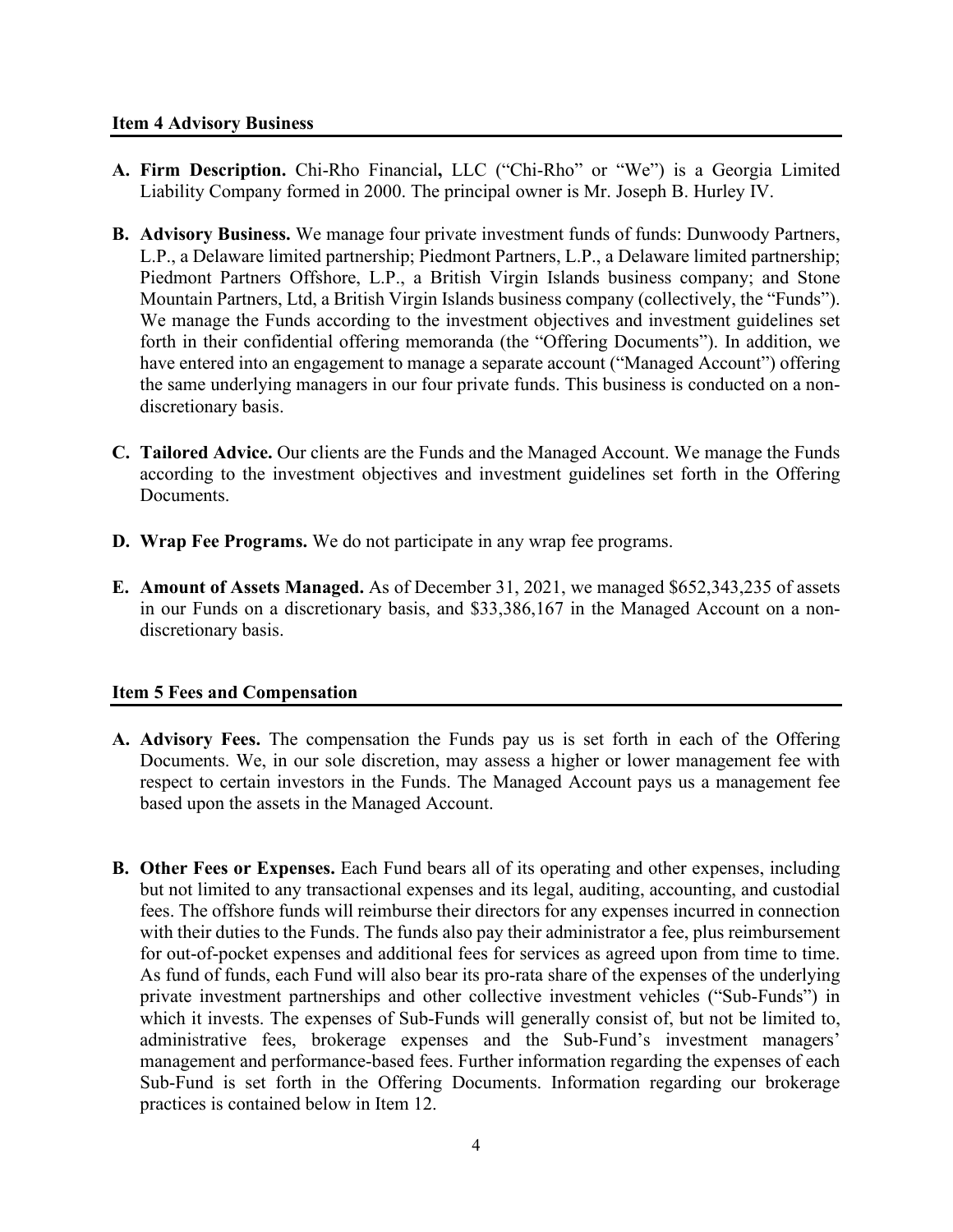For each Fund to pay its expenses on a timely basis, a cash balance is maintained in each of the Funds. Generally, that cash balance is generated by allocating a portion of investors' capital deposits to cash. For Piedmont Partners L.P. and Piedmont Partners Offshore, L.P., this cash balance is maintained at the Sub-Fund level. Due to the cash balance in the Funds and the management fees and expenses of the Funds, the overall performance of the Funds (and Sub-Funds within Piedmont Partners LP and Piedmont Partners Offshore, L.P.) will differ from the performance of the underlying investment managers. Chi-Rho strives to minimize the amount of cash maintained in the Funds on a best efforts basis within the constraints of managing the business of the Funds so that the Fund's investors will participate as closely as possible to the performance of the underlying investment managers.

**C. Other Compensation.** Chi-Rho does not receive any compensation from other sources.

### **Item 6 Performance-Based Fees and Side-By-Side Management**

We receive a performance-based fee from one of our four Funds – Piedmont Partners, LP. This performance fee is a one percent ("1.0%") general partner participation fee. If the Sub-Fund within Piedmont Partners, L.P. is profitable, Chi-Rho participates in 1.0% of the profits. Conversely, if the Sub-Fund within Piedmont Partners, L.P. incurs a loss, Chi-Rho absorbs 1.0% of such loss. Performance-based fee arrangements may create an incentive for us to recommend investments which may be riskier or more speculative than those which would be recommended under a different fee arrangement. Such fee arrangements also create an incentive to favor higher feepaying accounts over other accounts that use the same investment strategy but only a charge an asset-based fee (known as "side-by-side management"). This incentive could cause an investment adviser to allocate the "best" investment opportunities only to the higher-fee account and the better-executed trades to the higher fee account. There may be instances where we experience capacity constraints in Sub-Fund investment opportunities such that any of our Funds, to the extent eligible for such opportunity, are not able to participate. In the event of this occurrence, where we may have to allocate an investment opportunity amongst our Funds, we will ensure each Fund is treated fairly and equitably over time and that no Fund is systematically disadvantaged.

### **Item 7 Types of Clients**

Our only clients are the Funds and the separate Managed Account. Fund minimum investment requirements are set forth in the Offering Documents, which may be waived at the discretion of the general partner or investment manager.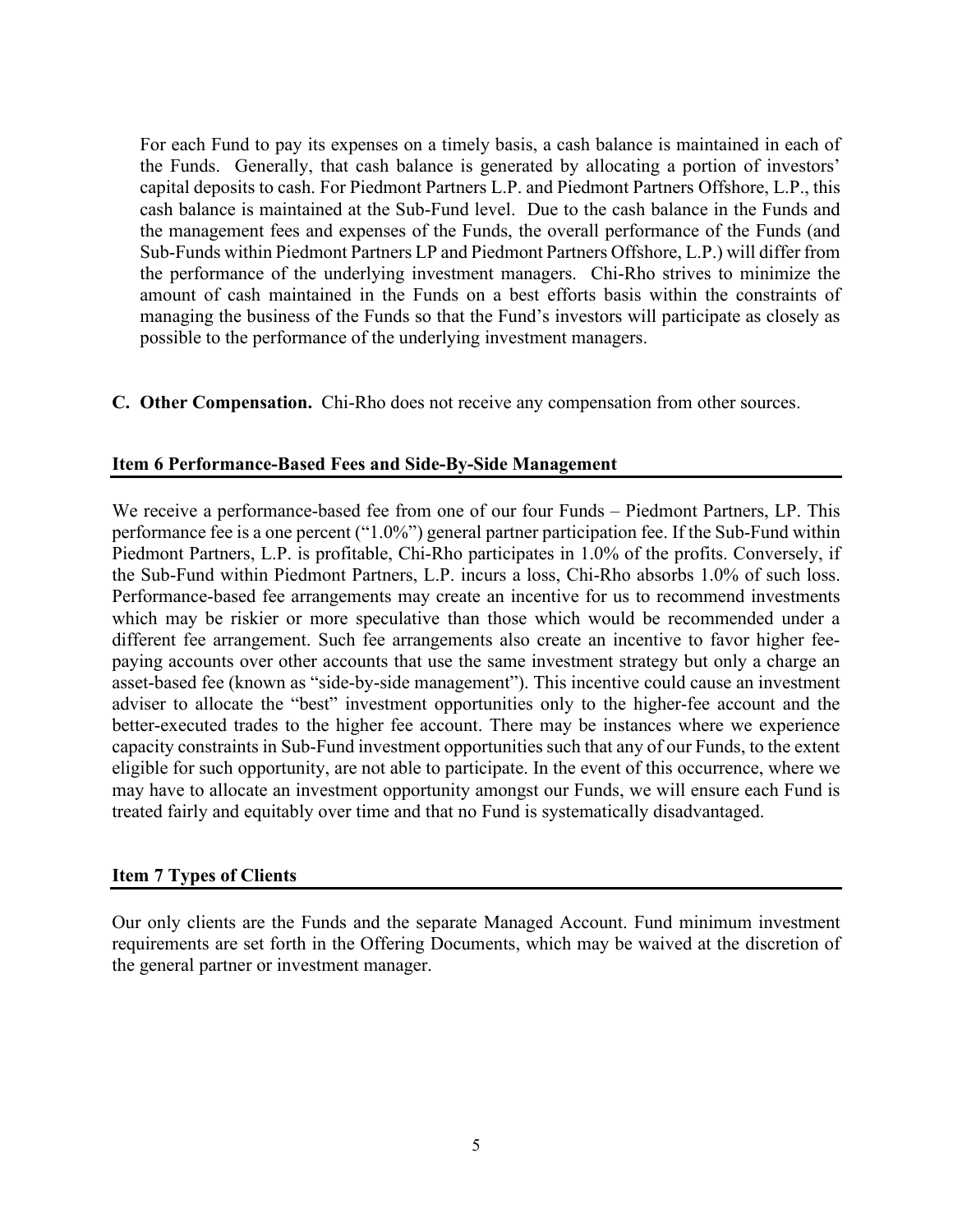#### **Item 8 Methods of Analysis, Investment Strategies and Risk of Loss**

**A. Investment Strategies and Methods of Analysis.** The principal investment objective of the Funds is to generate investment returns while seeking to minimize risk. Each Fund allocates its assets to various other investment managers (the "Managers"), which are generally accessed by investing in the Sub-Funds. We are responsible for the selection of the Managers and the allocation of each Fund's assets to the Managers. In addition, two of the Funds maintain brokerage relationships and invest in securities for the benefit of the Fund.

Our investment strategy is a talent-driven process. We believe that there are talented Managers available who can generate investment profits from strategies that are not directly tied to the direction of the stock market or interest rates. We seek to identify such Managers using a process to quantitatively analyze their performance for absolute return, return-to-risk and consistency characteristics. The second step in the process is a qualitative evaluation of the Manager for integrity, business skills, trading methodology, back office, risk management, and business operations. The next step in the investment process is to build client portfolios or investment products around desired return and risk characteristics. The final step in the process is ongoing management of a portfolio. Again, standards are developed to evaluate the performance of a Manager selected on behalf of a Fund. A combination of early warning signs and required termination criteria are used to manage the ongoing risk and performance of a portfolio.

The Managers within each Fund and the allocations to such Managers vary from time to time. Managers trade a wide variety of financial instruments, in various markets. Such instruments include, but are not limited to, equities, debt instruments, swaps on interest rates and currencies, futures contracts (such as equity indices, interest rate instruments and currencies), options (on any of the foregoing) and inter-bank currency contracts. The markets traded by the Managers include, but are not limited to, U.S. and non-U.S. stock, options and futures exchanges, over-the-counter (dealer) markets, and privately negotiated transactions. Some of the instruments traded by the Managers may be inherently leveraged, such as options and futures, and some Managers may, through borrowing, use leverage in their trading of other instruments, such as equities, among others.

Each Fund is designed for long term investors who do not require current investment returns or current liquidity. As with any investment, there can be no assurance that a Fund's investment objective will be achieved or that an investor will not lose a portion or all of its investment in any Fund.

**B. Primarily Recommended Securities.** We primarily invest in private investment partnerships and other collective investment vehicles.

**C. Material Risks.** The material risks presented by our investment strategies and methods of analysis are set forth below. Additional information is contained in the Offering Documents. This brochure does not purport to contain a complete disclosure of all risks that may be relevant to a prospective investor in a Fund. Investing involves risk of loss that an investor should be prepared to bear.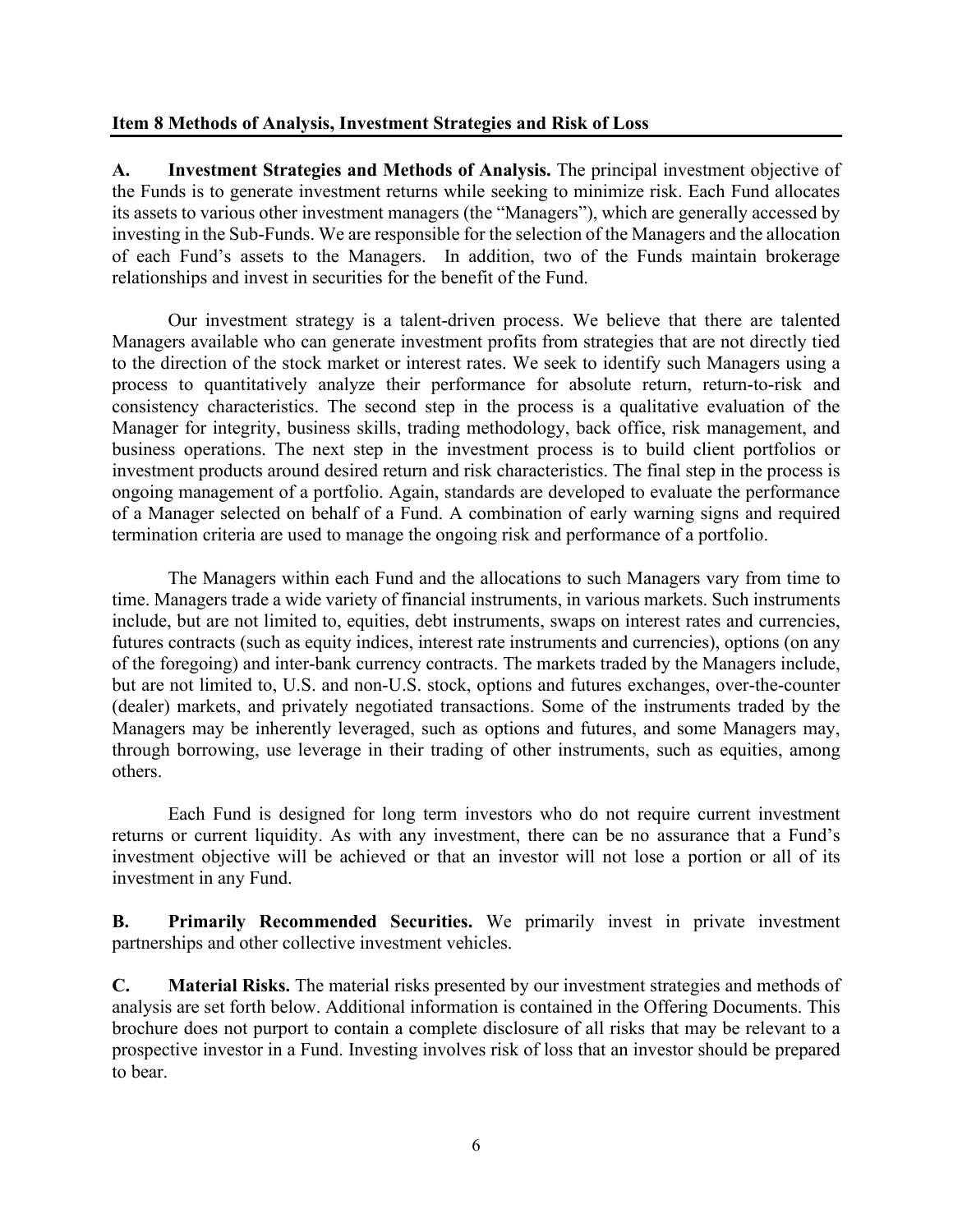- *Passive Investment.* Each Fund will be managed exclusively by us, and investors are not able to make any investment or other decision on behalf of a Fund. Investors are precluded from active participation in making investment or other management decisions.
- *Multiple Managers.* Because each Manager will trade independently of the others, the trading losses of some Managers could offset trading profits achieved by the profitable Managers. Managers might compete for the same investment positions. Conversely, Managers may take offsetting positions which would result in transaction costs for a Fund without the possibility of profits.
- *Dependence on Skill and Integrity of Managers.* The success of each Fund is dependent upon the ability and integrity of the Managers and the Sub-Funds that we select. While we scrutinize new Managers and monitor all Sub-Funds in which each Fund invests, the current and future performance of any individual Sub-Fund may vary from its historical or expected performance. In addition, there is the possibility that Managers may deviate from their stated investment disciplines, be negligent in their investment management or commit fraud or willful misconduct.
- *Illiquid Securities.* The Sub-Funds may invest in securities which are not readily marketable, including privately placed securities. A Sub-Fund may find it difficult to readily dispose of illiquid investments in the ordinary course of business. In addition, illiquid investments may not have an established trading market. The net asset value of a Sub-Fund may be based in significant part on the valuations placed on Sub-Fund assets by its Manager without reference to an established market for such investments.
- *Sub-Funds' Limitations on Withdrawals.* Although investors in the Fund have certain withdrawal rights, the Sub-Funds may not permit withdrawals at the same intervals or on the same notice. For this reason, we have authority to restrict withdrawal rights if a Fund is unable to obtain sufficient funds to honor withdrawal requests by redeeming its interest in a Sub-Fund. Investors requesting a withdrawal may experience delays in receiving withdrawal payments.
- *Valuation.* Each Fund relies primarily on information provided by Managers in valuing its investments in Sub-Funds. There is a risk that inaccurate valuations provided by Managers could adversely affect the value of a Fund and the amounts investors receive upon withdrawal from a Fund. Because Managers of privately offered Sub-Funds generally provide net asset value information to a Fund on a monthly basis and do not generally provide detailed information on their investment positions, except on an annual basis, each Fund is generally unable to determine the fair value of its investments in such privately offered Sub-Funds or its net asset value other than as of the end of each month. The Funds also may not be able to verify valuation information given to them by Managers, except in connection with the delivery of such Sub-Fund's annual audited financial statements.
- *Reliance on Key Personnel.* The success of each Fund is highly dependent on the financial, managerial and investment expertise of our key personnel. Should anything happen to such key personnel, the business, and results of operations of a Fund may be adversely affected.
- *Early-Stage Managers*. Early-stage Managers may not have substantial experience in operating Sub-Funds and may not have significant track records.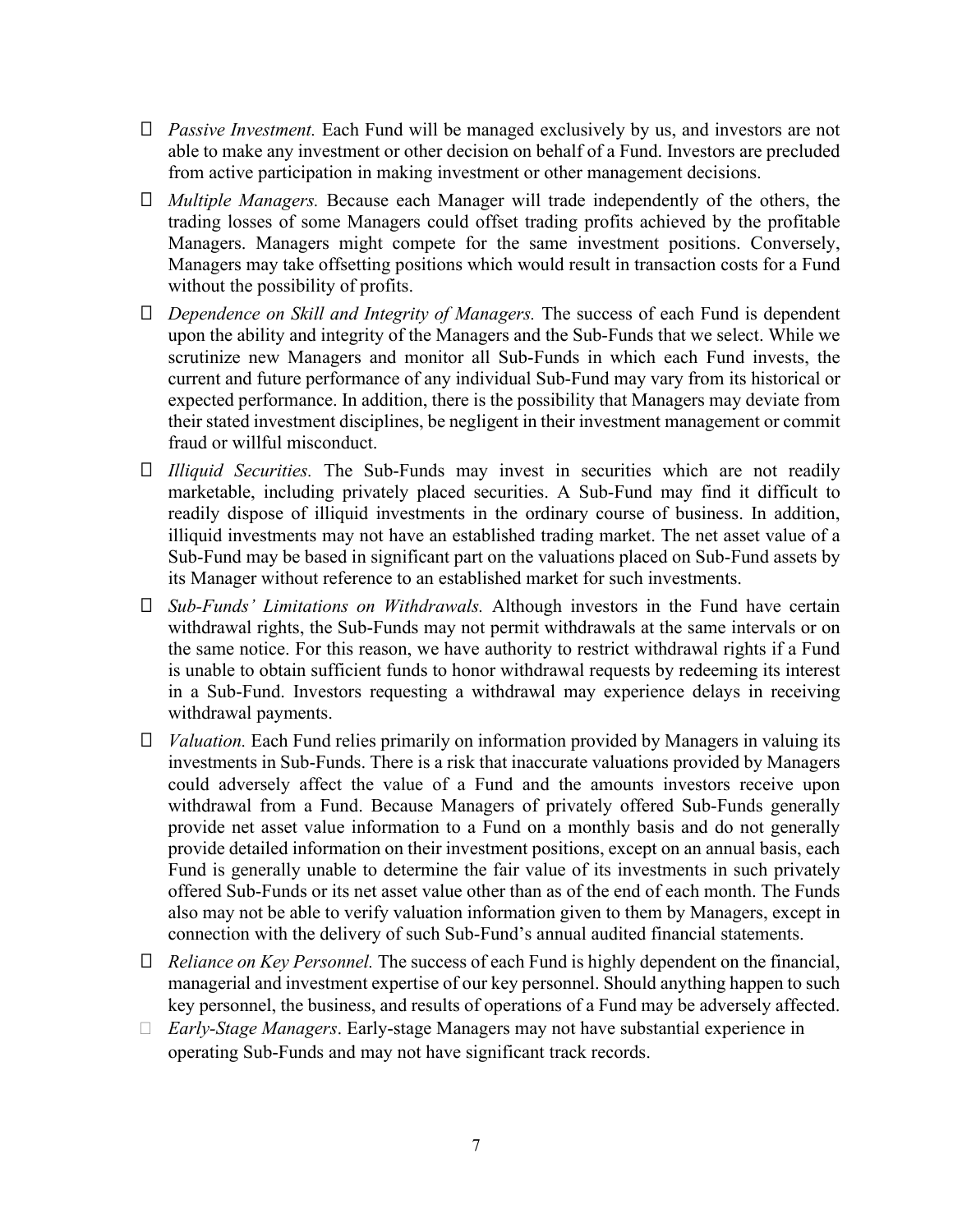## **Item 9 Disciplinary Information**

We are required to disclose all material facts regarding any legal or disciplinary events that would be material to your evaluation of us or the integrity of our management. We have no such legal or disciplinary events to disclose.

## **Item 10 Other Financial Industry Activities and Affiliations**

**A. Broker-Dealer Affiliation.** Mr. Hurley is a registered representative of Register Financial Associates, Inc. ("Register"). Further information regarding Mr. Hurley's role in this capacity is set forth below in Item 14.

**B.** Pooled Investment Vehicle Affiliation. As disclosed in Item 4, we manage the Funds.

**C. Recommending other Investment Advisers.** As disclosed in Item 8, we allocate Fund assets to other Managers' Sub-Funds. We may enter into marketing and referral arrangements with certain Managers entitling us to receive a portion of the advisory fees earned by such Managers attributable to the Fund's investments in any such Managers' Sub-Funds. As a result of such marketing and referral arrangements, we have a substantial financial incentive to allocate Funds' assets to Sub-Funds based on these arrangements rather than solely on our consideration of the Funds' best interests.

To the extent required by the Employee Retirement Income Security Act ("ERISA") and the Internal Revenue Code of 1986, we will reimburse management fees charged to certain investors who are benefit plan investors in an amount equal to the fees received by us that are attributable to such investor's investment in a Fund.

We address this conflict of interest by adhering to our process and procedures for selecting Managers for each Fund and by fully disclosing such conflict within the Offering Documents.

## **Item 11 Code of Ethics, Participation or Interest in Client Transactions and Personal Trading**

We have adopted and will maintain and enforce a code of ethics (the "Code") which sets forth the standards of conduct expected of employees and requires compliance with the federal securities laws and our fiduciary duties, including the duties to put client interests first at all times and to maintain the confidentiality of client information.

The Code also addresses the personal securities trading activities of employees in an effort to detect and prevent illegal or improper personal securities transactions and requires initial and annual holdings reports as well as quarterly personal securities transaction reports.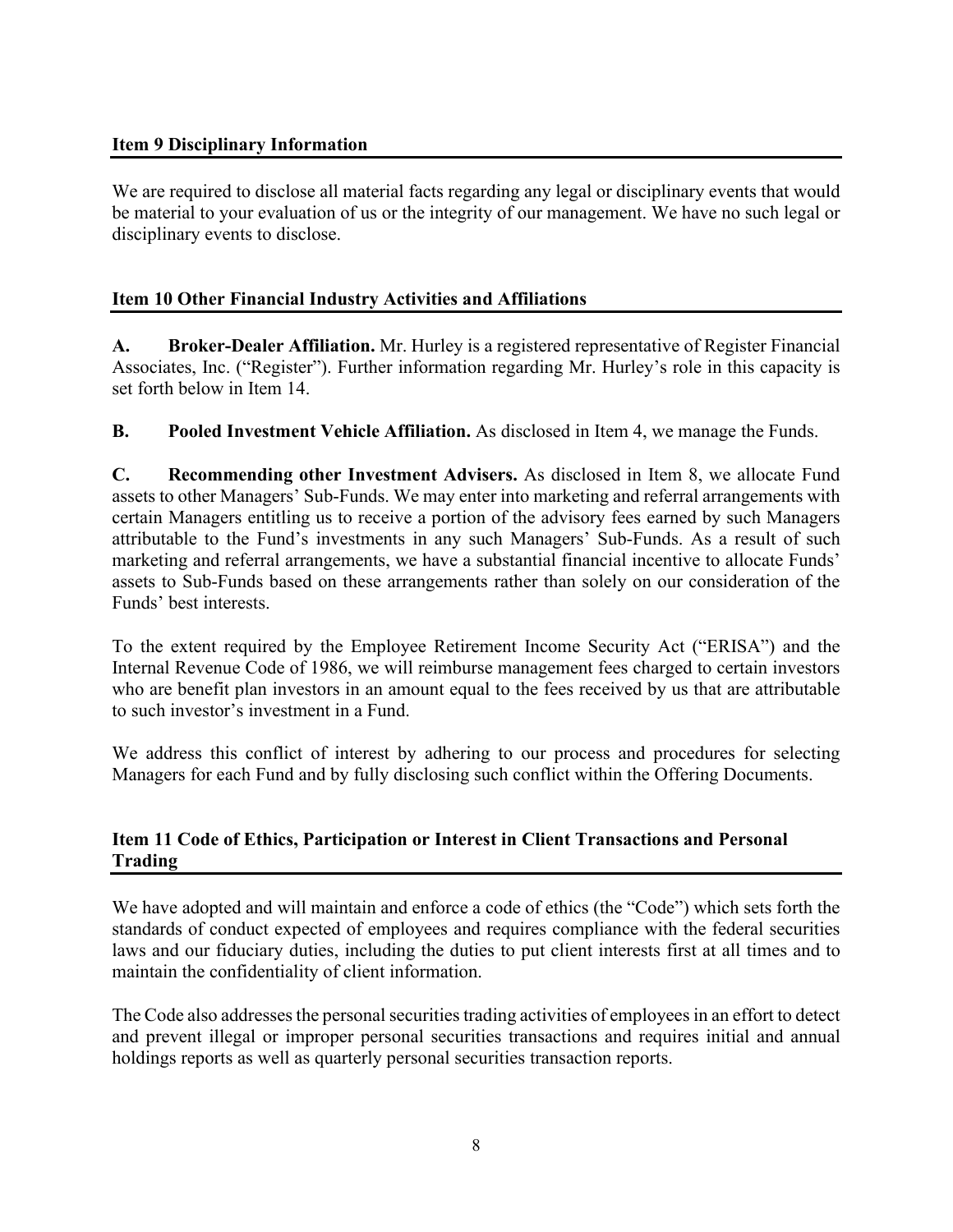To mitigate the potential for conflicts of interest, the Code contains a number of restrictions related to the activities of employees, including limits on the provision and receipt of gifts or entertainment and limits on outside activities. The Code provides that all employees are to certify their compliance on an ongoing basis and makes the Chief Compliance Officer responsible for administering and enforcing the Code and maintaining all records the Code requires. A copy of the Code is available upon request.

Two of the Funds invests directly in another Fund. Typically, such an investment occurs only when the investing Fund needs to do so in order to access a specific Sub-Fund. When such an investment occurs, we waive the management fee to avoid duplicating our fees. Nonetheless, the investment of one Fund in another Fund presents a conflict of interest if we receive a participation allocation for investments into this Fund. This provides us an incentive to invest in our own Fund rather than directly in alternative Sub-Funds. We address this conflict of interest by adhering to our process and procedures for selecting Managers for each Fund and disclosing its existence within the Offering Documents.

## **Item 12 Brokerage Practices**

We generally invest only in other private investment partnerships or similar collective investment vehicles. Dunwoody Partners, L.P. and Stone Mountain Partners, Ltd. maintain brokerage relationships with Interactive Brokers for the purchase and sale of securities.

### **Item 13 Review of Accounts**

The Fund's portfolio is monitored daily by the Chief Investment Officer. We provide Fund investors monthly written information regarding such Fund's performance. We also provide weekly performance numbers on our website if Sub-Fund Managers provide them. Additionally, Fund investors receive written annual audited financial statements of the Fund. We conduct regular reviews on our separately managed account.

### **Item 14 Client Referrals and Other Compensation**

Joe Hurley, Chi-Rho's President and Chief Investment Officer, is compensated by Register. Mr. Hurley maintains a Series 7 license and is an independent contractor with Register. Register has a selling agreement with an adviser that sponsors Sub-Funds in which our Funds invest. Pursuant to this agreement, Mr. Hurley receives additional compensation from Register for referring investors to this advisor, to include when one of our Funds invests in this adviser's Sub-Funds. Although the Fund and its investors do not bear the cost of such compensation, it does present a conflict of interest because it provides Mr. Hurley an incentive to allocate Funds' assets to Sub-Funds based on these arrangements rather than solely on his consideration of the Funds' best interests. We address this conflict of interest by adhering to our process and procedures for selecting Managers for each Fund and by fully disclosing such conflict to Fund investors.